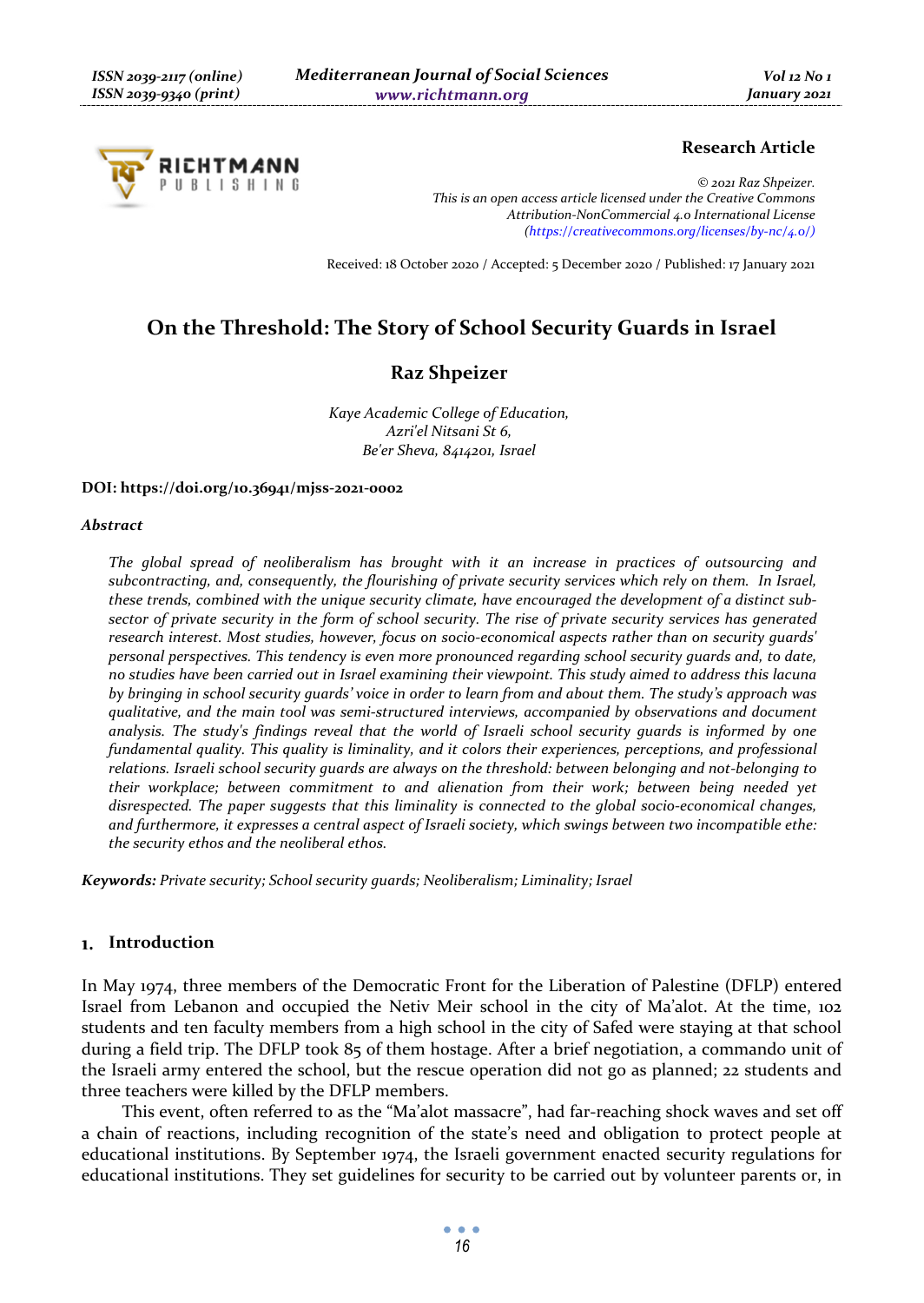| ISSN 2039-2117 (online) | <b>Mediterranean Journal of Social Sciences</b> | Vol 12 No 1  |
|-------------------------|-------------------------------------------------|--------------|
| ISSN 2039-9340 (print)  | www.richtmann.org                               | January 2021 |

emergencies, by faculty members (Knesset Emergency Regulations, 1974). Security was to be carried out selectively, not in all educational institutions. In 1992, the government policy was changed. The new policy stipulated that from that time, security in educational institutions would be transferred to private guard companies. In 1995, it was decided that security would be implemented at all Jewish educational institutions with 100 or more students (Knesset Education, Culture and Sports Committee, 2002).

These historical events are embedded in the security and political context of the Israeli state and society. At the same time, the enacted policies reflect global political-economic trends towards indirect employment, i.e., "employment through private services contractors and employment agencies" (Nissim & De Vries, 2014, p. 436), and large-scale privatization of public services (Briken, 2011), specifically the growth of private security services (Van Steden & Nalla, 2010; Van Steden & Sarre, 2010). In Israel and internationally, indirect employment is now the primary mode of employment for security guards, including those working in educational institutions (Nissim & De Vries, 2014).

Security in educational institutions has distinctive structural characteristics, given the population to be protected, and the roles, activities, and goals of these institutions. This creates an interface between two realms, with implications for both. The distinctiveness of the Israeli context is expressed both by the scope of the school security system and the use of armed security guards, which is not common in other countries.

The rise of private security services has led to expanded research on the subject, most of which addresses social and economic issues. Only a handful of studies explore the personal world of private security guards (Manzo, 2011), especially that of school guards. In Israel, research generally focuses on the problematic employment conditions of guards. No previous studies have examined their point of view. Thus, the population of school security guards in Israel is a disadvantaged population, in terms of employment conditions and in the dearth of research dedicated to them. The current research aims to bridge this gap. The main research goals are to document and explore the voices of school security guards in Israel regarding their world, experiences, and perceptions, taking into account the distinctive context in which they live and work.

#### **Literature Review**

# *2.1 Neoliberalism, Private Guarding and Security*

The expansion of the private security sector around the world is linked to the spread of neoliberalism (Briken, 2011; Meško et al., 2005; Noronha et al., 2020). While there is debate about the exact definition of neoliberalism (e.g., Birch & Springer, 2019; Thorsen & Lie, 2007), there is agreement that one of its basic characteristics is the assumption that protecting economic freedom is the main tool for advancing peoples' well-being, and only for its sake is the state entitled and obliged to intervene in the functions of the market or society (Harvey, 2005). This implies, at least ostensibly, that the state should minimize its economic and social involvement. Neoliberalism has guided the course of action adopted by many countries and the global economy overall, such as deregulation of market activity, cuts in state expenditure overall and for social services in particular, and the privatization of public enterprises, services, and assets (Brenner & Theodore, 2002; Mandelkern, 2015).

The growth of private security services can be seen as a result of the privatization of public services previously provided by the state. However, some researchers (e.g., Brown, 2006) argue that this growth, like that of other private services (private schools, private medicine, etc.) reflects the neoliberal tendency to convert political and public problems into market problems and to offer market solutions. Thus, in the neoliberal era, defense and security have become products, and the scope of the private security sector correspondingly expands (Meško et al., 2005). This process is especially prominent in Israel, where there is a core ethos of security, according to which the state and its citizens are in constant danger and their safety must be ensured (Lissak, 2001; Peri, 2006; this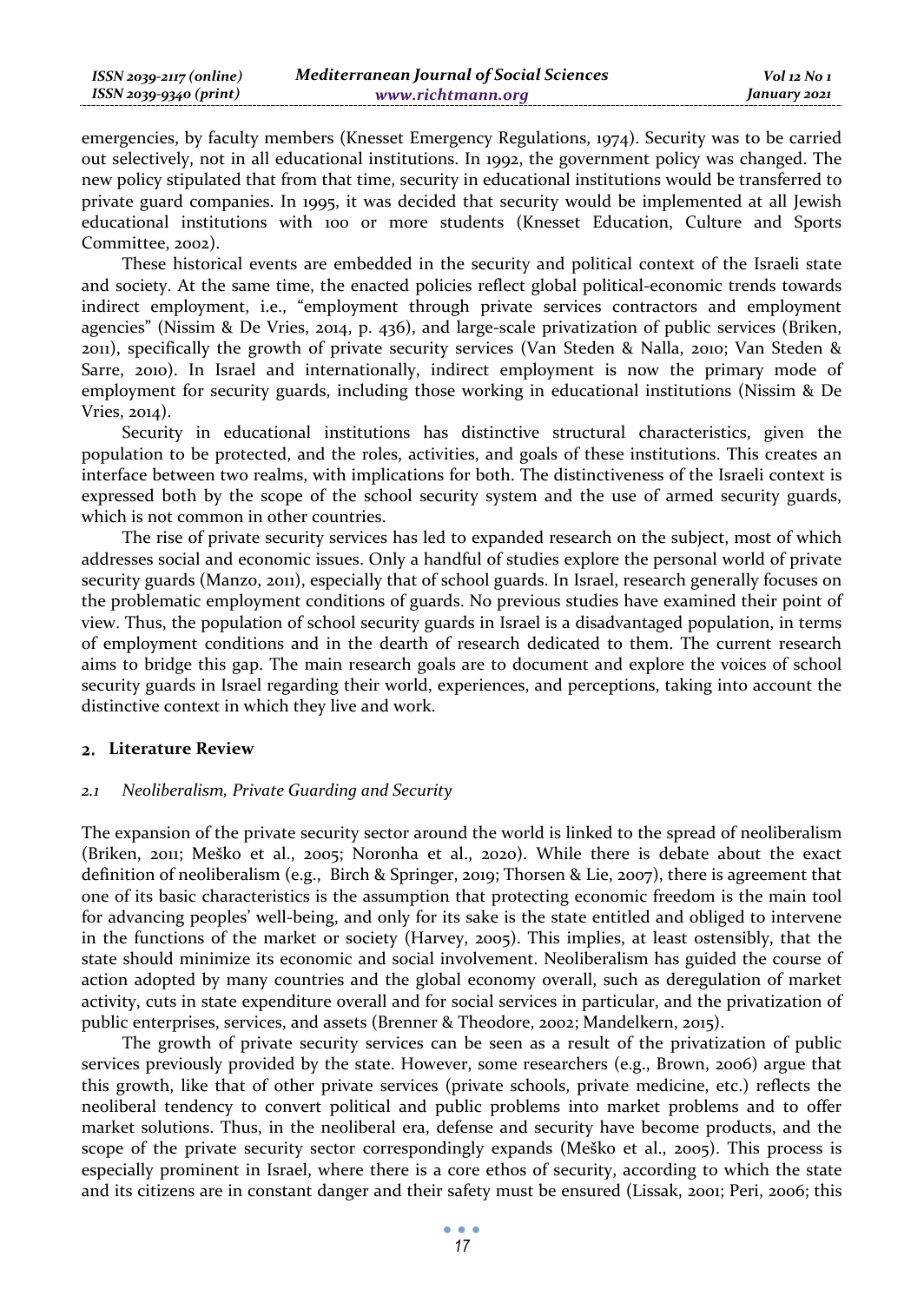point will be expanded later).

#### *2.2 Status of Private Security Guards, Internationally and in Israel*

Despite increased demand for their services, the social and economic status of private security guards around the world is dismal. They are portrayed in a poor light by academics, in popular culture, and by their supervisors, who often criticize their skills, efficiency, and integrity (Dempsey, 2008; Manzo, 2011; Noronha et al., 2020; Prenzler, 2004; Zender, 2006). They have poor employment conditions, such as low salaries, temporariness, little bargaining power, and weak unions (Briken, 2011; Nalla & Cobbina, 2017; Shukla, 2017). Many feel unappreciated and insecure.

The penetration of neoliberalism into Israel (Kaplan, 2010; Mandelkern, 2015), alongside the deterioration of domestic security, especially since the outbreak of the first *intifada* in 1987, has created fertile ground for the growth of private security services (Handels, 2004). Private security has expanded into areas that were once the preserve of the public. Further, contractor companies have largely taken over transactions in the field of security, transforming it into a triadic field, where guards are seldom directly employed by the institution for which they are responsible (Wininger & Teschner, 2013).

In recent years, awareness of the precarious employment status of security guards in Israel has increased. Certain improvements have been made in the legislation, supervision, and enforcement of their rights (Wininger & Teschner, 2013). However, these changes do not address the basic structure of contractual employment. Additionally, the regulations are difficult to enforce, and security companies often fail to respect the rights of their employees (Davidov, 2010; Levy, 2005; Wininger & Teschner, 2013).

# *2.3 School Security Guards in Israel*

The status of school security guards in Israel is similar to that of other types of security guards, and in some aspects is even more vulnerable, mainly because they are subject to more criticism than other types of security guards (as will discussed in greater detail later).<sup>1</sup> In the hierarchy of the world of private security, personal bodyguards are at the top, and at the bottom are: "jobs where you stand daily in front of a discount store […] 'there you are really lost,'" (Briken, 2011, p. 137; see also Noronha et al., 2020). Prima facie, school security guards, who spend most of their work days at the school gate, whose professional demands are minimal, and whose working conditions are among the worst, are near the bottom of this hierarchy.

Davidov (2010) argues that the justification for employment of contract workers in schools is based on the distinction between the "seed" and the "shell"; between activity that is ostensibly the core purpose of the school (teaching), and activities perceived as peripheral. He notes that, in addition to damaging economic and employment conditions, this distinction diminishes "peripheral" workers' sense of belonging, reduces motivation, and generally marginalizes these workers. While this applies not only to security guards or school service staff, but to most people indirectly employed, it should be noticed that there are differences between being a guard and, for example, janitorial work, and that school is a distinct framework with highly sensitive features, stemming from the institution's population and its goals. In this respect, the lack of qualitative research on school security guards is even more striking.

*<sup>1</sup> It should also be noted that until 2018 school security guards in Israel were subject to the vacation schedule set by the Ministry of Education and were not paid for these compulsory leave days (Wininger & Teschner, 2013). While these regulations were changed in 2018, there are still many guards who complain about not being paid for school vacations or summers break (see, for example, Zvi Cohen, 2018. This point will emerge later, in the findings section).*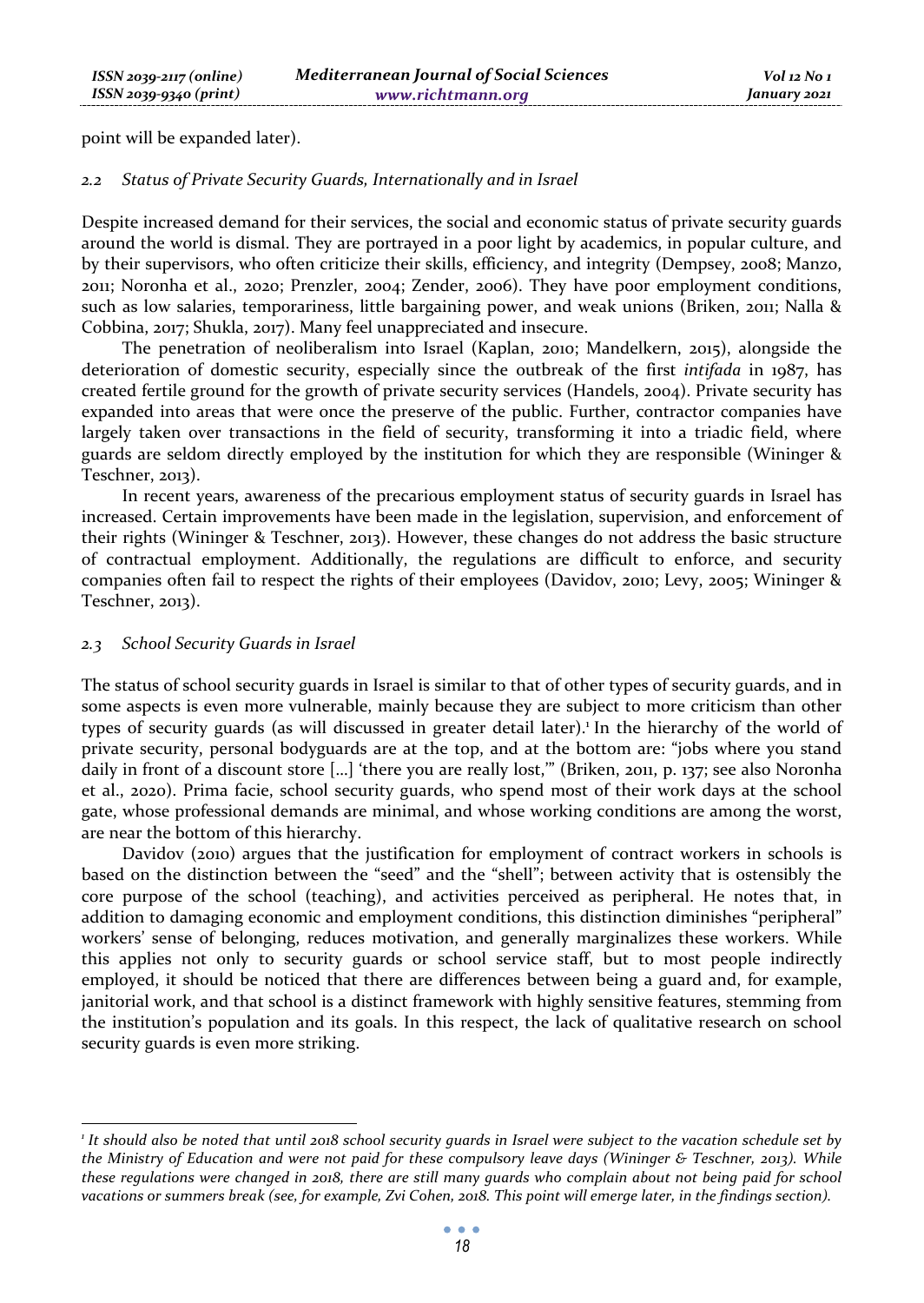#### *2.4 Perspectives of Private Security Guards Internationally and in Israel*

Studies examining the experiences and perceptions of private security guards find that most did not plan to be guards and do not view their jobs as a career, but as a temporary stage on the path towards better employment (Briken, 2011; Handels, 2004). Private security guards emphasize the boredom and stress of their work, and often feel under-appreciated by the public (Briken 2011; Meško et al., 2005; Nalla & Cobbina, 2017; Noronha et al., 2020).

The USA and Israel are among the few countries with organized, comprehensive security in schools. However, there are substantial differences between the two security realms. First, the primary goal of school security in the USA is not to protect against external attacks, but to prevent violence within schools (James & McCallion, 2013). Second, unlike in Israel, most security guards in the USA are police officers who work on or off duty (Layton & Shaler, 2019; Maskaly et al., 2011). Therefore, studies conducted in schools in the USA do not accurately portray the world of school security in Israel, but they do have some relevance regarding the work context. School guards in the USA perceive their role as providing security for the school, students, and staff (Caine et al., 1998). They report feeling stress and burnout resulting from their sense of responsibility and fear of injury to students (Ely, 2010). Many complain of inadequate cooperation, recognition, and understanding from parents, students, and teachers; they express a desire for better communication with these groups (Ali et al., 2013; Caine et al., 1998; Ely, 2010).

# *2.5 Liminality*

As will become clear, the concept of liminality is critical to understanding the world of school security guards in Israel. Thus, two points should be emphasized relating to the use of this term in the current study. First, the concept arose inductively from the collected data; it was not deductively imposed. Only after the concept emerged from the data analysis was it applied theoretically to the study. Second, the term's meaning in the current study deviates from the orthodox meaning, as will be clarified, in order to adapt it to the empirical experiences of the participants.

The concept of liminality originated in anthropological research. Van Gennep (1960) first used the term to describe a ceremonial transitional phase between one social status and another. Subsequently, the term was used in Turner's (1967, 1969) classic study of the Ndembu tribe in Zambia, to describe the transition from childhood to adulthood. Ndembu boys pass through a stage during which they are cut off from their surroundings and previous roles. They do not yet belong to the adult world but are no longer part of the world of children. This liminal stage is characterized subjectively by feelings of uncertainty, confusion, and loss, as well as objectively by the absence of rights and power, and lack of defined social status and roles. It ends upon their entry into the adult world and the granting of a new status, role, and identity; stability and clear boundaries again characterize their lives.

In Turner's later work (1988) and that of his successors (e.g., Szakolczai, 2000), the concept of liminality is enriched and extended beyond rituals observed in traditional societies. Application of this concept has expanded beyond anthropology to all human sciences (Thomassen, 2009). The concept of liminality in use today is flexible, emerging from Turner's (1967) definition of it as any situation or object that lies "betwixt and between"; an intermediate stage or position between one category and another. This concept can be applied to individuals or groups, and to various periods of time. Some even apply it to non-human objects (such as international borders, see Thomassen, 2009). However, it is most commonly applied to human experiences with distinct beginnings and ends: entry into and exit from the state of liminality.

The concept of liminality has been applied to research on labor and organizational relations (Beech, 2011; Tagliaventi, 2020), such as the situation of employees undergoing changes in their working relationships (Spyridakis 2013), and those in temporary or indirect employment (Borg & Söderlund, 2014; Garsten, 1999; Underthun & Jordhus-Lier, 2018). The concept is often associated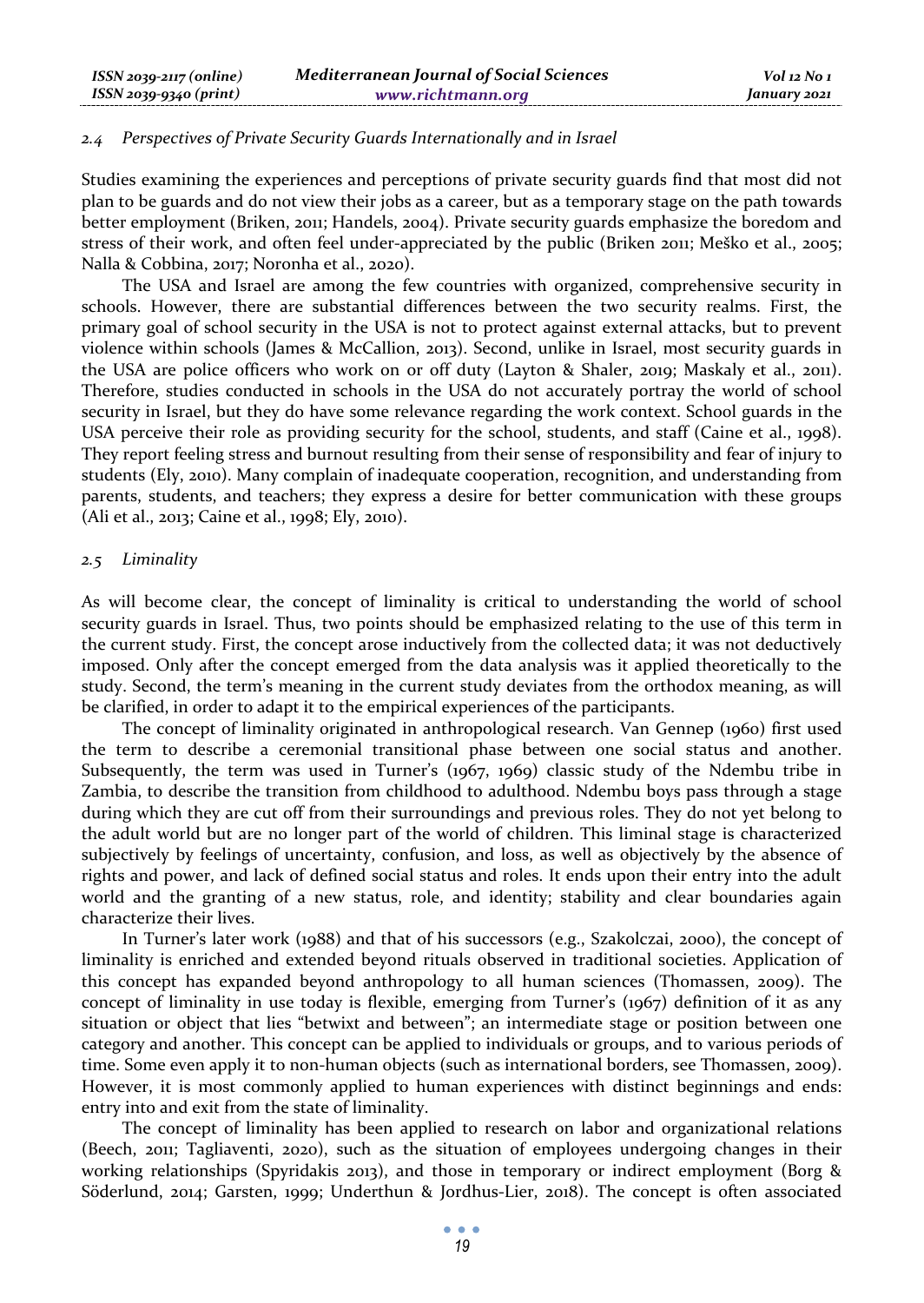with negative workplace phenomena, such as stress, lack of sense of belonging, and job insecurity (Borg & Söderlund, 2014; Daniel & Ellis-Chadwick, 2016; Winkler & Mahmood, 2015).

There is a close and even causal relationship between the state of liminality and the state of precarity. In the last few decades, there has been a significant increase in the number of people in situations of "…employment that is uncertain, unpredictable, and risky from the point of view of the worker" (Kalleberg, 2009, p. 2). This increase is explained by the spread of neoliberalism and globalization, which intensifies competition and freedom for employers, while reducing protection and security for workers (Kalleberg, 2009; Nissim & De Vries, 2014). Clearly, employees are more likely to experience liminal situations due to unprotected working conditions, non-voluntary mobility, and lack of a stable workplace.

# **Research Objectives and Questions**

The objectives of the current study are:

- (1) To explore the world, experiences, and perceptions of security guards working in the distinctive context of schools in Israel.
- (2) To provide a platform for the voices of the disempowered population of school security guards in Israel, shedding light on the conditions of their existence.

Two main questions guided the study:

- (a) What are the characteristics of the experiences of school security guards in Israel?
- (b) How do Israeli school security guards perceive themselves and their work?

# **Methodology**

A basic (generic) qualitative approach was deemed most appropriate for the research objectives. This approach is essentially constructivist, that is, it presupposes that meaning is a human construct and thus the researcher is interested in "understanding how participants make meaning of a situation [...and] seeks to discover and understand a phenomenon, a process, the perspectives and worldviews of the people involved, or a combination of these," (Merriam, 2002, p. 6). By definition, the generic method is based on a small number of assumptions and action patterns. It is flexible, drawing from formal methodologies (such as phenomenology or grounded theory) without committing "full allegiance" to any of them (Kahlke, 2014, p. 39). This flexibility makes it suitable for the present study, which seeks an unrestricted perspective on its subject.

The main research tool is semi-structured in-depth interviews. In addition, I examined and analyzed documents from sources including: the Israel Ministry of Education, police reports, transcripts of Knesset (parliament) debates, government policy decisions, and news media. I conducted several limited on-site observations of school security guards at work.

# *4.1 Study Participants*

Participants were selected using the purposive sampling technique (see, e.g., Palys, 2008). To learn about people with a common background experience, some homogeneity is required (Patton, 2002). This is one reason the study population does not include security guards in kindergartens and guards in Arab-sector educational institutions.<sup>2</sup> At the same time, to explore a variety of perspectives, the selected study population is diverse in terms of gender, age, ethnicity, residential region within Israel, and type of school at which they are employed. Twenty-five participants were interviewed: ten

*<sup>2</sup> There are two additional reasons for the exclusion of security guards at Arab educational institutions in this study. First, only some of these institutions are guarded. Second, the guards are mostly unarmed. Thus, the security norms and the social context at Arab educational institutions differ enough from those in Jewish institutions that the guards' experiences need to be examined separately.*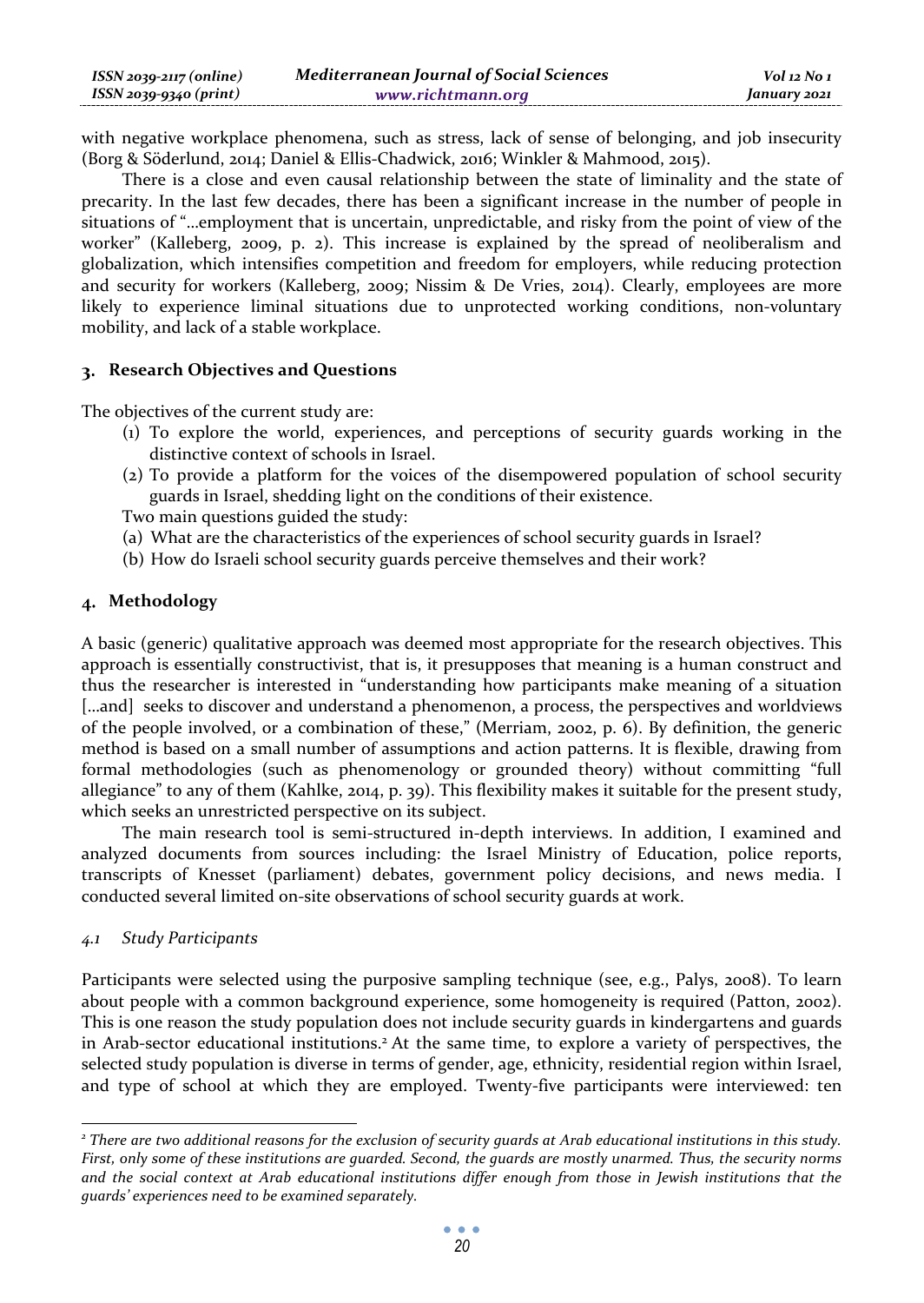women and fifteen men.

## *4.2 The Interviews*

Interviews were coordinated with the intention of finding a place that was convenient for the participants and with as little disruption as possible. I conducted three pilot interviews to focus the research questions, build an interview guide, and locate potential participants. The average interview time was approximately 100 minutes. Before commencing the interviews, participants were informed about the study's aim, and reassured about confidentiality and anonymity. They were also told that participation in the study was voluntary, and that they are free to cancel their participation at any time. All participants were asked to give verbal consent, which was recorded.

# *4.3 Data Analysis*

The data analysis applied was based on the constant comparative method, starting with open coding, followed by axial and selective coding (Merriam & Tisdell, 2015; Strauss & Corbin, 1998). To ensure the quality of research, I followed Lincoln and Guba's (1985) approach based on the concept of trustworthiness rather than validity. They recommend various means to increase trustworthiness, including deep and consistent research, triangulation, peer review, thick description, and keeping a research log.

# *4.4 Limitation of the Study*

Due to the limited scope of the data collection through observation as well as to the fact that no quantitative methods were used, the methods triangulation (e.g., Patton, 1999), which is based on comparing different methods of data collection, was somewhat limited. Due to confidentiality concerns and financial limitations, no further analysis of the data by other researchers (analyst triangulation, see Merriam & Tisdell, 2015; Patton, 1999) was possible. However, at different stages of the study, portions of the findings were presented to other researchers, and their critiques were used to refine and elaborate upon the findings.

# **Findings**

Data analysis reveals five themes characterizing the world of school security guards in Israel:

- (a) job definition
- (b) responsibility
- (c) professional disrespect
- (d) temporariness
- (e) loneliness

One core, overarching theme connects these five themes, indicating the infrastructure of experience and perceptions of school security guards. This theme is *liminality*, which exemplifies the life of school security guards in terms of their instability, insecurity, and lack of sense of belonging. In the following sections, I examine how liminality is expressed in each of the five specific themes and in the relationships between them, collectively describing the world of the study participants.

# *5.1 Job Definition*

The liminality of school security guards in Israel begins with the definition of their roles. This includes three aspects: physical location, mental location, and professional location. The Director General of Israel's Ministry of Education (2012a) states that "security in educational institutions is based on the presence of a static security guard/watchman at the school gate" (sec. 2.2.1). The guard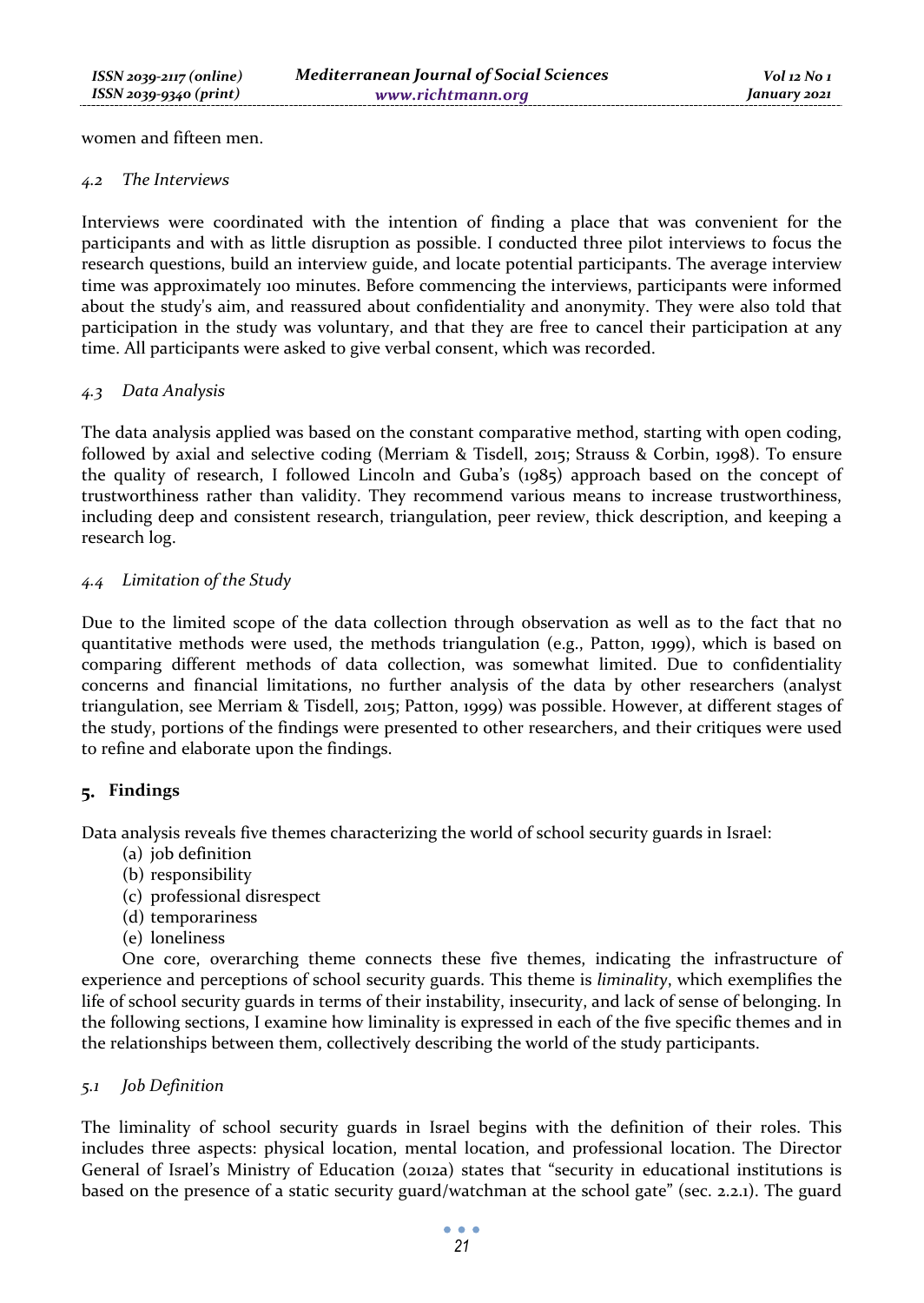| $ISSN 2039-2117 (online)$ | <b>Mediterranean Journal of Social Sciences</b> | Vol 12 No 1  |
|---------------------------|-------------------------------------------------|--------------|
| ISSN 2039-9340 (print)    | www.richtmann.org                               | January 2021 |

must oversee school security "and address two major threats: (a) hostile terrorist activity and (b) threats to public security" (The Director General of Israel's Ministry of Education, 2012a, sec. 2.2.1).

The interviews and observations confirm that the school security guards spend most of their day at the school gate: "For fifteen minutes, tops, I can be away from the gate, then I must go back […] I use the bathroom, eat, drink, do a quick scan, walk around for a minute, then return." "After everyone comes in, I close the gate, and I pretty much stay there." They see a connection between the need to stay at the gate and their responsibility to protect the school from harm originating outside the school. "If you're inside or not in the area, you're not aware of what's going on. Let's say I go inside for a long time, and someone jumps out from here […]." Thus, in accordance with the official definition of their job, school security guards are literally on the threshold between the school and the outside world. At the same time, they perceive their role (mental location) as a barrier between the outside and inside, protecting the latter from the former.

The official definition, quoted above, includes a dual reference: security guard/watchman. The formal distinction, according to the Israel Police (1998), between a watchman and a security guard is that only security guards are armed on the job. Currently, most school guards are defined as "watchmen", and all new guards are hired under this job definition (Wininger & Teschner, 2013). However, since armed security is required at Jewish schools (Israel Ministry of Education, 2012b, sec. 1.1) their training, duties, and powers are those of security guards (Wininger & Teschner, 2013). This is how most of them define their own role as well. "I am a security guard. A watchman is unarmed, a security guard is armed."

There may be economic reasons for the preference of the job definition "watchman", since Israel's Ministry of Defense finances 64% of the costs for watchmen and 100% of the costs for security guards (Municipality of Haifa, 2018; Wininger & Teschner, 2013). In any case, it causes a sense of professional liminality among school security guards, because their place in the security hierarchy (Briken, 2011) remains unclear. They are on the conceptual and practical threshold between a watchman – who hardly requires any special skills or training, and whose professional position is at the bottom of the hierarchy, and a security guard – whose required skills and perceived level of professionalism are higher. This obfuscation indicates an additional layer of liminality related to the value that society and the guards themselves attribute to their work, as will become clear in the sections on the following two themes and the relationship between them.

## *5.2 Responsibility*

Similar to school security guards in the USA, the study's participants perceive the primary significance of their role as the responsibility to protect, especially children and youth. "In one word? It's a matter of responsibility." "It's a responsibility for 400 children. I'm not talking about staff; I'm talking about children. To go home every day thankful that nothing happened, no one was hurt."

Some note the responsibility of being armed. "Weapons are a responsibility. You work with children and have responsibility for children, it is not an easy responsibility." They feel they must protect students from possible attacks: "Especially in Israel, which is a risky place, terror attacks, stuff like that."

The need for constant vigilance is derived from their perception of responsibility and potential danger. Again, like guards in the USA (Ely, 2010), Israeli school security guards express tension that accompany this responsibility: "It's hard to always be alert. You mustn't blink for a moment, always look around, always be on guard." "If, heaven forbid, something happens, and you aren't alert to the environment ... it's bad."

At the same time, they derive a certain sense of self-worth and value from their responsibility. "This is completely different, you know, more difficult than other places. You're in charge of school security, safety of children, teachers, you understand?"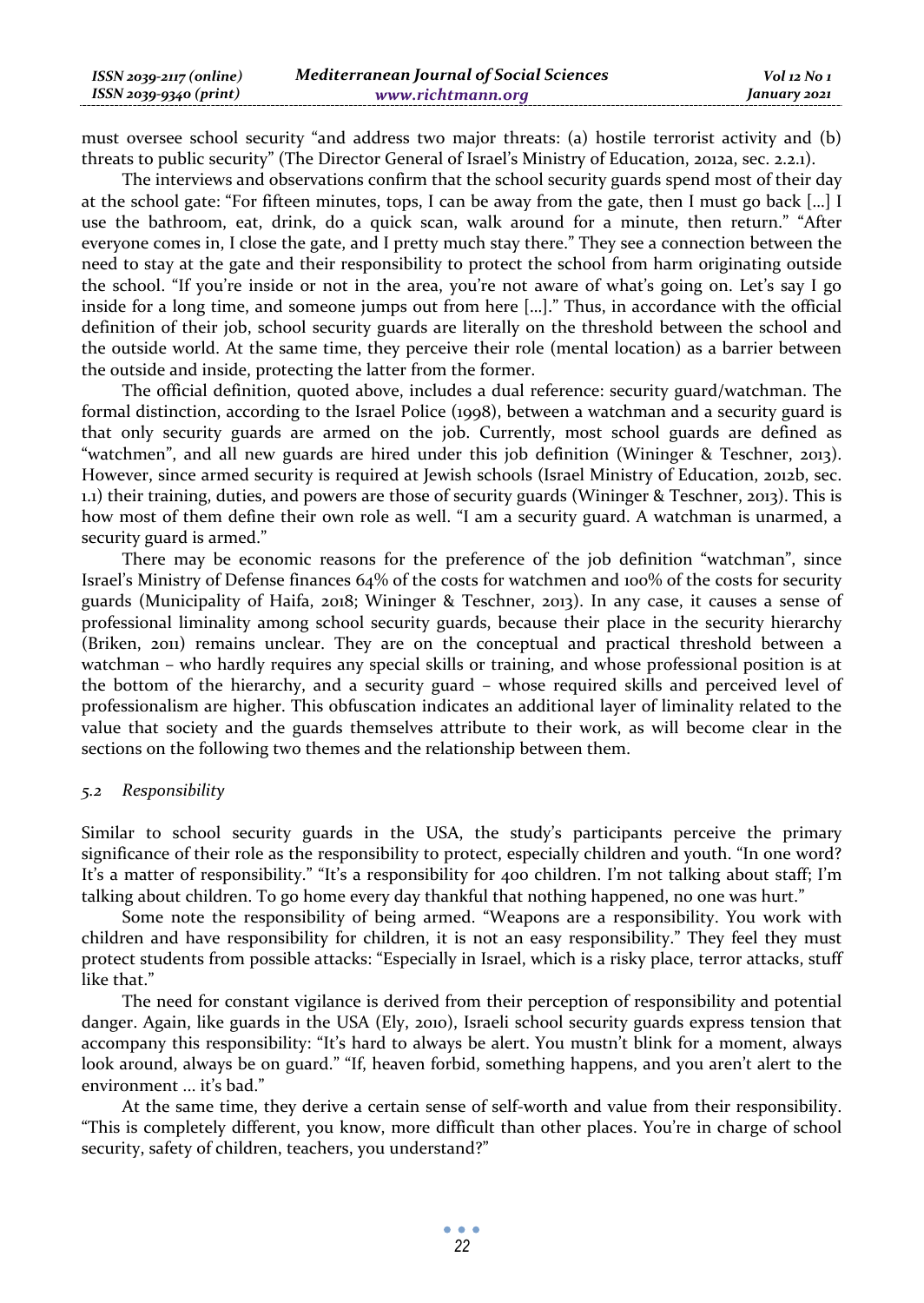## *5.3 Professional Disrespect*

However, as against the value that arises from their sense of responsibility, the guards are aware of disrespectful attitudes towards their role, professional ability, status, and of low value attributed to their work. This deepens their sense of liminality, of being caught between professionalism and unprofessionalism, importance and unimportance, and hinder the formation of a stable professional identity.

As discussed in the literature review, this problem is most obvious in their terms of employment. All the participants voice complaints about their working conditions, such as low wages: "The salary is terrible"; quality of their equipment: "You can hardly call our uniforms 'clothes'"; the school vacation schedule: "This is the problem with contract workers, they don't get paid for holidays, uh, especially school security guards,"; and not receiving the conditions they deserve from the contracting security companies: "There are some companies, like [name of company], who don't care about you." "It's not right. You shouldn't have to … come to your supervisor and prove when you worked, when you didn't, to fight with them."

The guards make special note of the security booth; the structure at the entrance to the school where they spend most of their time, store their equipment, and sometimes keep personal items. Designed to protect them from the weather, many booths do not provide a minimal level of comfort. Some have no electricity and look like shacks on the verge of collapse. One participant, Yossi, says: "The booth is an oven. Some people sit in the booth, but I don't understand how they do it." Some municipalities have taken steps to improve this situation, but often only after guards struggled for changes. Another participant, Michal, tells this story:

*Last year, the roof in my booth was leaking [...] I suffered terribly until they finally fixed it. Over and over I asked and begged and pleaded. I told them I was getting so wet inside I may as well be outside. Finally, they stuck up a piece of wood so no rain would come in. They told me this is temporary, in the summer there will be renovation. I said fine […] It's hard to have to beg for a little heating or cooling. Everyone tells me to ask someone else. In the end, I went to the principal and told her, I don't have a heater, I don't have a fan, I have nothing. It's too hot or too cold. You have to give me something. So, she tells me, you know what? I'm going to fix up something for you. That was on Friday, and on Sunday she brought me a fan. I also had to chase after the staff, until they gave me a heater not worth a shekel, because it only half works. One of the teachers brought it, not the management, not the custodian [...] I don't even care anymore, I'm leaving here anyway.* 

In accordance with the findings of studies from other countries (Briken, 2011; Dempsey, 2008; Manzo, 2006; Noronha et al., 2020; Prenzler, 2004), Israeli school security guards also experience societal disrespect. First, most of the participants feel the Israeli public's general assessment of security guards is low.

*Society doesn't see the guards. We're nobodies to them. You're just a security guard, just someone poking your hand in their bags, into their life [...] They're always putting you down, humiliating you, saying, "You're nothing but a guard."* 

Second, the guards complain about the failure to recognize their authority by those at the school, especially the parents. "Something we have to deal with is, uh, arguments with the parents." "It was a difficult at first, with the parents, because I have to write down whoever comes in, and they would say 'No, I'm a mother', or they don't want to give me their details." "It's Israeli culture, and there are some [parents] who are rude, like 'I'll park here because I feel like it,' or 'I don't have time for you to check my ID.'"

Third, there is criticism of school security guards in the media. Alongside publications on the problems of their working conditions, some cast doubt on their professionalism and express concern for students' safety (Blumenthal, 2016; Devorat, 2002; Lansky, 2012; Schlesinger, 2013).

Finally, their employers do not appreciate their professional skills. Guards are instructed to call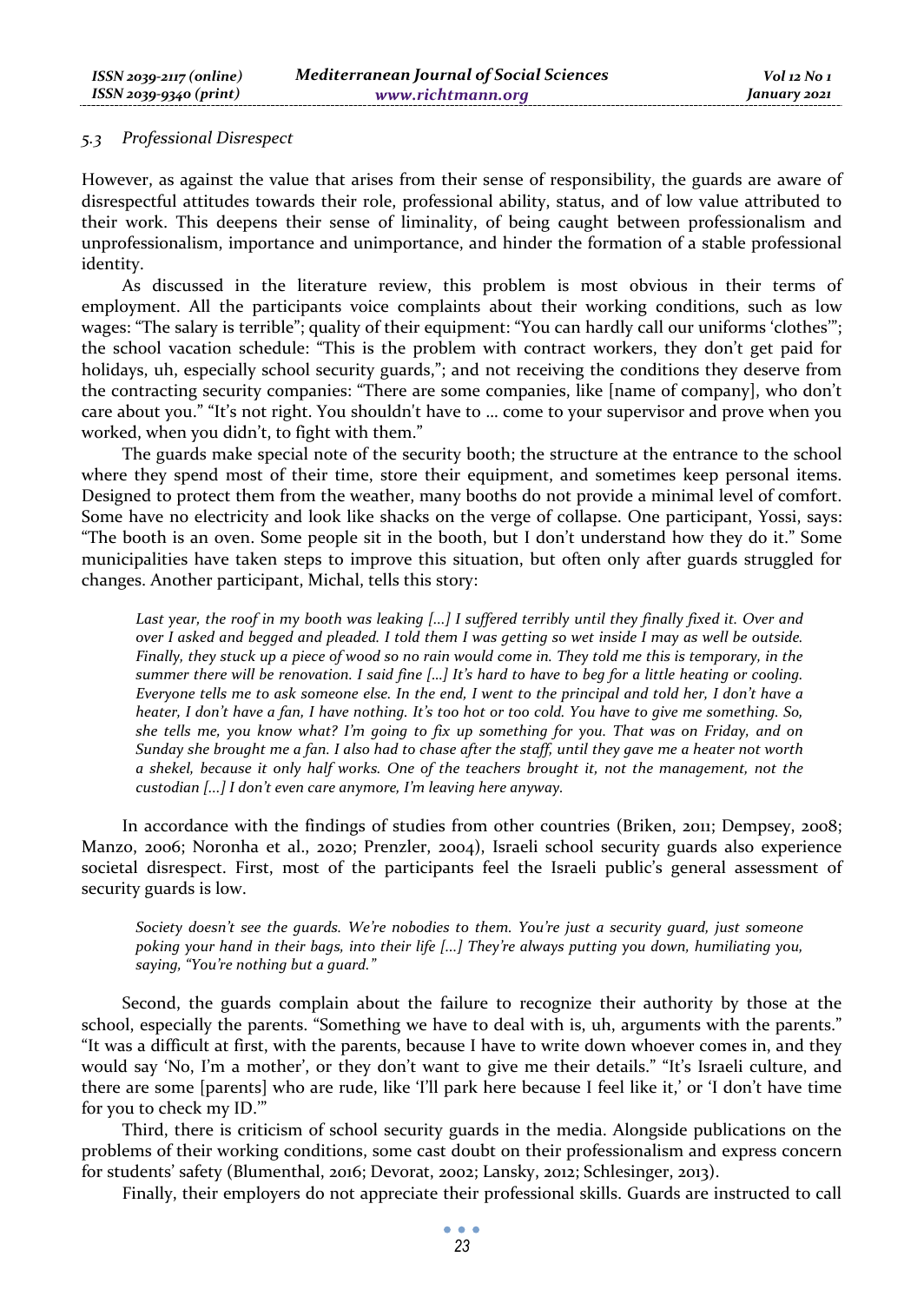| $ISSN 2039-2117 (online)$ | <b>Mediterranean Journal of Social Sciences</b> | Vol 12 No 1  |
|---------------------------|-------------------------------------------------|--------------|
| ISSN 2039-9340 (print)    | www.richtmann.org                               | January 2021 |

for assistance in every event, and to be cautious in exercising their *de jure* authority. Thus, participant Ido recounts an incident of someone jumping over the school fence: "I was supposed to hold him, but I didn't want to grab him because he hadn't done anything [...] if I touch him, he can even sue me." A senior security official exemplified the point, when during an interview he rhetorically asked the reporter, "Is a school guard who makes NIS 23.70 an hour [about \$6.50] and brings home a monthly salary of NIS 3,500 [about \$1000] going to sacrifice his life for the homeland? It's a joke." (Schlesinger, 2013, para. 30).

Thus, participant Eyal, when asked towards the end of the interview about his final thoughts on school security guards' situation, expresses the liminal oscillation between responsibility and professional disrespect:

*But for sure, our job means something. We have responsibility for the children [but] I hope they will change our wage, our working conditions, which is important, you know, because then being a security guard will also be respected job.* 

### *5.4 Temporariness*

All participants, including veterans of five or more years in the field, emphasize the transient dimension of their work. They address two main aspects. First, most express a desire to find another job, because of aspirations for greater self-realization, the difficult working conditions, or a combination of these. "I connect with kids. I'm thinking to study something, maybe to become a kindergarten teacher or assistant; some job with children." "This is not a life-long job, I'm telling you, it's not a job at all. If I want to have a family, I need to find a more reasonable job." "I want to find a job that suits my education. I get nothing from working in security [...] They sapped all my strength."

Second, in line with previous research (e.g., Wininger & Taschner, 2013), participants experience non-voluntary mobility between schools or security companies. This is a result of the market structure, in which companies compete in tenders for security services contracts. One participant asks: "Why are there tenders, and the company which offers the lowest price, wins?" Some note that if the company employing them loses the tender, they can request to transfer to the company that receives it, and thus continue working at the same school. However, even when this is possible, they have to "Fill out forms, do all kinds of renewals," and re-develop their working relationships. In either case, most of them occasionally move between companies or schools, voluntarily or involuntarily. "If the security company suddenly loses the tender at the school, God help us."

Therefore, temporariness, which is a characteristic of unstable working conditions in the neoliberal era (Kalleberg, 2009), places Israeli school guards in a constant state of liminality, caught between their current workplace and the next. Like their peers in Germany (Briken, 2011), for example, they keep hoping to eventually find a job that is more stable, more suitable, more profitable, and less vulnerable. "For now, I'm staying here. I have no choice. Until I find myself, and I have enough money. Being a security guard is not a career."

# *5.5 Loneliness*

Loneliness, in its simple sense, is the feeling of being alone, with nobody to be with. The loneliness of school security guards begins with the physical aspect of their work: they spend most of the day alone at the school gate. All the participants complain about their loneliness, and often its companion phenomena of boredom and routine. "It has to do with the work itself, because it's a lot of hours to be alone [...] and mentally, it means being with yourself a lot."

*It's a boring job because you have nothing to occupy you all day. There are days that no one goes in or out. You just sit here all day. A job that is exhausting from not doing anything, as they say.*  However, the loneliness of the school security guards has deeper roots in their sense of non-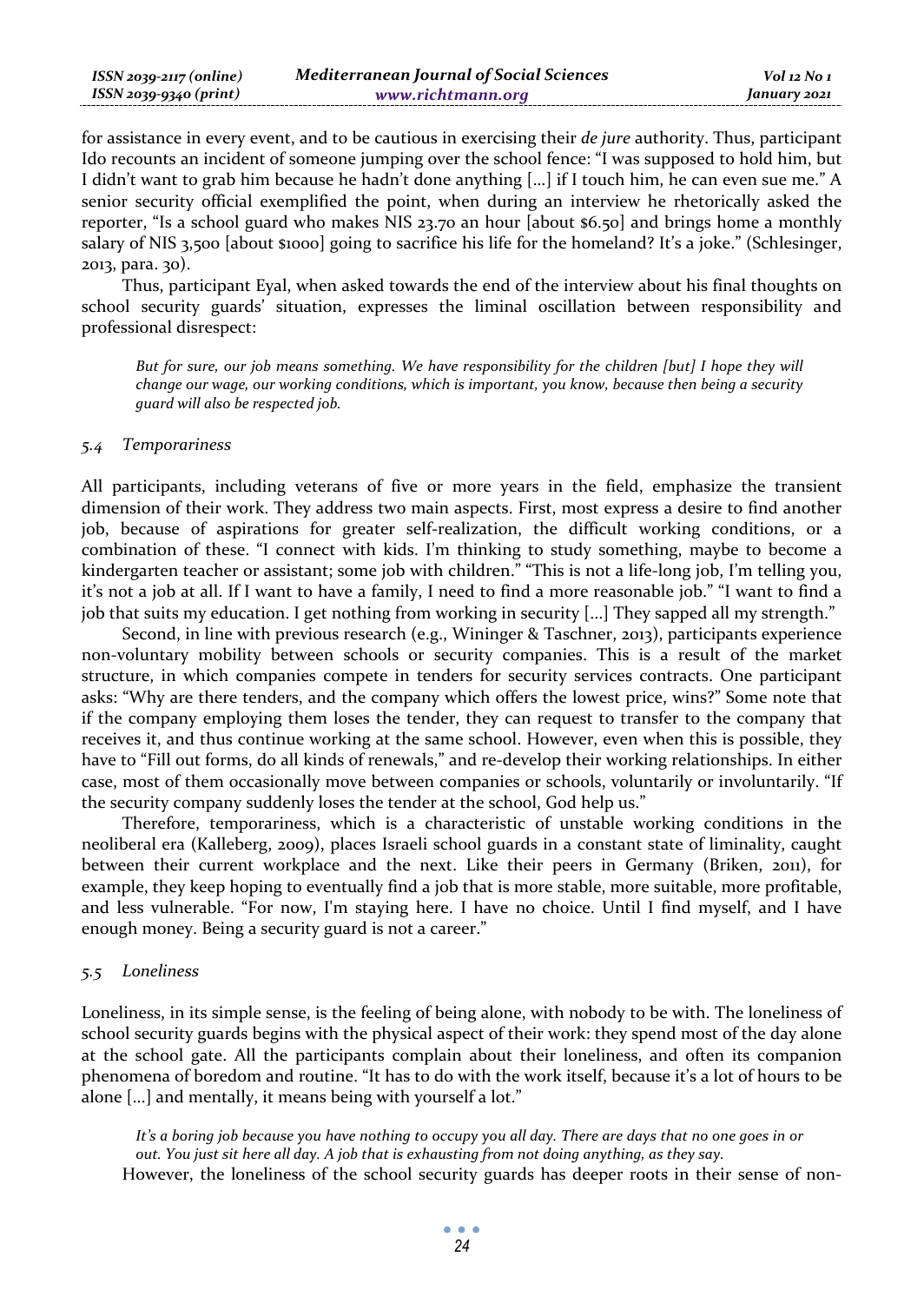| ISSN 2039-2117 (online) | <b>Mediterranean Journal of Social Sciences</b> | Vol 12 No 1  |
|-------------------------|-------------------------------------------------|--------------|
| ISSN 2039-9340 (print)  | www.richtmann.org                               | January 2021 |

belonging. Like the boys in Turner's (1967, 1969) research, who are no longer part of the group of children, but are not yet part of the group of adults, and thus are cut off from any stable social group, school security guards do not feel they are part of the organization that employs them (the contractor companies), or part of the schools in which they work. This already was indicated in the complaints about lack of trust between them and their employers and Michal's story of her booth's condition, and reiterated in reports about their need to take care of all their own needs. "Here, you have to fight with people to get a shade net, for electricity," says Kfir; "For transportation," adds Erez, and Ido expresses the sense of loneliness in a nutshell: "In security work, you have nothing, you have no support for anything."

 Yet guards' relations with the schools are not identical to their relations with the employing security companies. They are at the school, even if just at the gate, for a large part of every day, and interact with the school population. Don't they feel part of the school community? Most participants report involvement in school activities that goes beyond the definition of their role and which suggests an aspiration to belong, and perhaps to boost their sense of dignity (Noronha et al., 2020). Some help the school custodian: "If he needs help with something, lifting chairs or heavy tables, I help him." Nearly all say they help parents with matters concerning their children: "sometimes they [the parents] ask me to bring their kid outside or wait with him until they arrive." "The parents trust me ... Even if it's not my job, I do it." Most speak in positive terms about their relations with the school staff, which seem to affect their sense of belonging and enable their proper functioning (see also Ali et al., 2013; Caine et al., 1998; Ely, 2010). "I can go to the teachers' room, make coffee, use the sugar, glasses, drink it there, no one tells me not to, you understand? No one. I feel like we are a family." "It's good that there is a connection with the teachers, because if there isn't, the school would fall apart."

Further, the longer guards work in a single school, the stronger their sense of belonging and familiarity with the staff, students and parents: "At first, it was hard. The children, umm, you know, want to check out who you are." "In the beginning it was difficult because I didn't really know them [the students, the parents and the staff] but now it's much easier."

Nonetheless, not a single participant feels fully affiliated with the school system. It is clear that the sense of temporariness and the always-present possibility of ending their work there, has an impact. But additionally, most explain that even if their relationship with the staff goes beyond the norm, this results from the initiative of individual staff members, rather than a systemic approach:

*The management doesn't bother to invite me [to school events]. It's the teachers who tell me, "Come, you are invited." But the teachers are not the management. The management should come to me and say, "You are one of us, please come."* 

Moreover, in accordance with Davidov's (2010) distinction between core and peripheral workers, the participants draw an ostensibly clear line between themselves and the teachers in terms of the relationship with students, claiming that only teachers should educate, interact, and generally connect with students. "Education is for the teachers. It has nothing to do with me." "There are fights between the kids here, but that's not my job. The teachers deal with these things." "I get along with the students everywhere because I, I don't connect with them, don't communicate with them." "I tell them [the students]: when I work, I don't like anyone sitting with me." Indeed, seemingly security guards and their employers alike interpret the law stating that they are not allowed to exercise any authority in relation to the students (Israeli Authority for Maintaining Public Safety Law, 2005) as a prohibition against any contact between them and the students. "This is well known, and our supervisors also tell us, not to get too involved with the children."

However, alongside their repeated statements about the lack of deep relationships with students and the prohibition against developing them, many participants mention the happiness the children bring them, and their special connection with them. "It's best with the kids, like you're connecting with them." "The positive side is the children; their attitude, the love they give." Some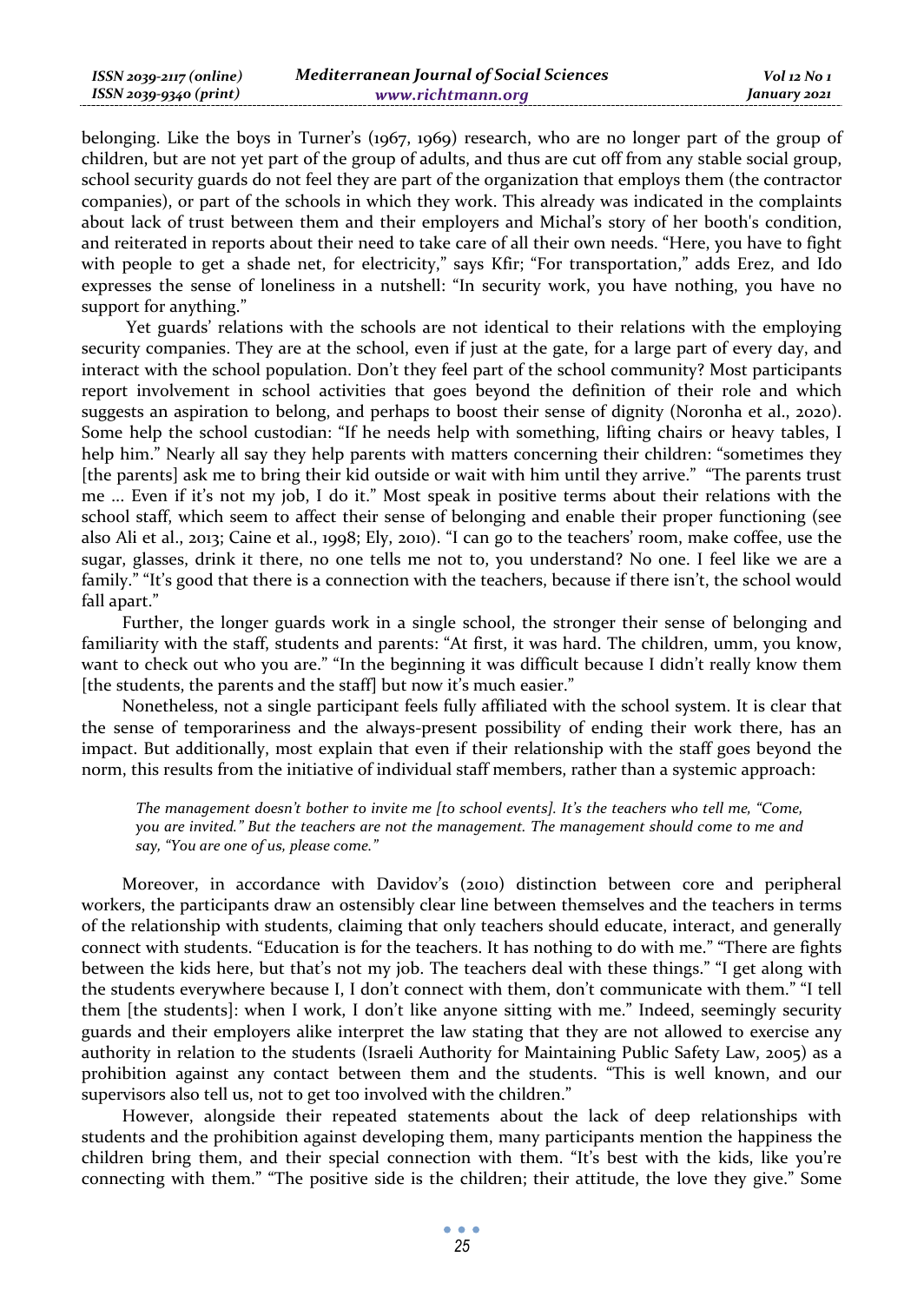enthusiastically recall gifts they received from students. In her booth, Michal keeps greeting cards the students made for her:

*It was last year on Good Deeds Day. The whole class made me cards. Really beautiful. Each wrote what he felt. "Thank you so much for all your hard work and effort – from the redhead you see every Sunday at four o'clock" [...] "Thank you for greeting us each morning and for laughing with us – from [student's name] in 5th grade."* 

Even the security guard quoted above as saying that he doesn't want students to sit with him at work, also says, "The relationship I have with the students is the most important." Similarly, a security guard who said he does not approach students because of concerns about parents' reactions, headed towards the school at the end of our interview. When I asked where he was going, he smiled and said he lent his soccer ball to a student and was going to get it back.

These contradictions in the school security guards' stories illustrate the gap between what they perceive as forbidden regarding their relations with students and the connections they want and sometimes realize; between their defined role and the natural emergence of human interactions in a shared space. At the bottom line, they express most clearly the guards' lonely position on the threshold, between being part of the school and being disconnected from it.

*Sometimes I see myself as part of the school and sometimes I don't. It's like they say you are part of it, yet not part of it [and] you feel a sense of belonging and not belonging. You are told "you are one of us", but, in reality, you are not one of us.* 

#### **Discussion and Conclusion**

A wide-perspective examination of the current study's findings reveal that they are in accordance with previous studies (Garsten, 1999; Nissim & De Vries, 2014; Spyridakis, 2013; Underthun & Jordhus-Lier, 2018), which found that a feeling of being on the threshold and a state of liminality characterize the unstable working conditions prevailing in the neoliberal era (Kalleberg, 2009). Furthermore, the findings indicate a possible connection between the structure of indirect employment and the experience of liminality; a connection that might appear probable, since, by definition of this form of work, employees are caught between the contracting company and the service-hiring company, and are thus unable to feel they belong to either, as frequently seen in the participants' comments. This point is important for the understanding of the neoliberal labor market, which is characterized, especially in Israel, by the large scale of indirect employment (Nissim & De Vries, 2014).

Yet, further analysis of the findings reveals that the liminality that characterizes Israeli school security guards' experiences and perceptions of themselves and their work, has some unique aspects which intensify it and make it broader and deeper than what is commonly described in the research literature. First, the classic theoretical concept of liminality refers to socially-defined situations that have temporality embedded in them, and represent an intermediate stage between a pre-liminal state and a post-liminal state, which are relatively stable and safe (Turner 1967, 1969; Van Gennep, 1960). Israeli school security guards are not in this situation. Their liminal situation is ongoing, with no clear finish line. Although they strive to overcome this liminality and establish greater security, this aspiration is purely personal. Its realization depends on the individual, without the support of any social structure or organization.

Second, liminality is structured into their job description and hence their professional identity. Their job description fluctuates between that of a watchman, whose duties are passive supervision, with minimal training, located at the bottom of the security hierarchy, and that of an armed security guard, who requires greater professional knowledge and is higher in the hierarchy. This fluctuation is intensified by the contrast between their sense of responsibility about protecting students' lives, and the disrespect – experienced by many private security guards worldwide – they feel from the surrounding society: the general public, their professional supervisors, students' parents, which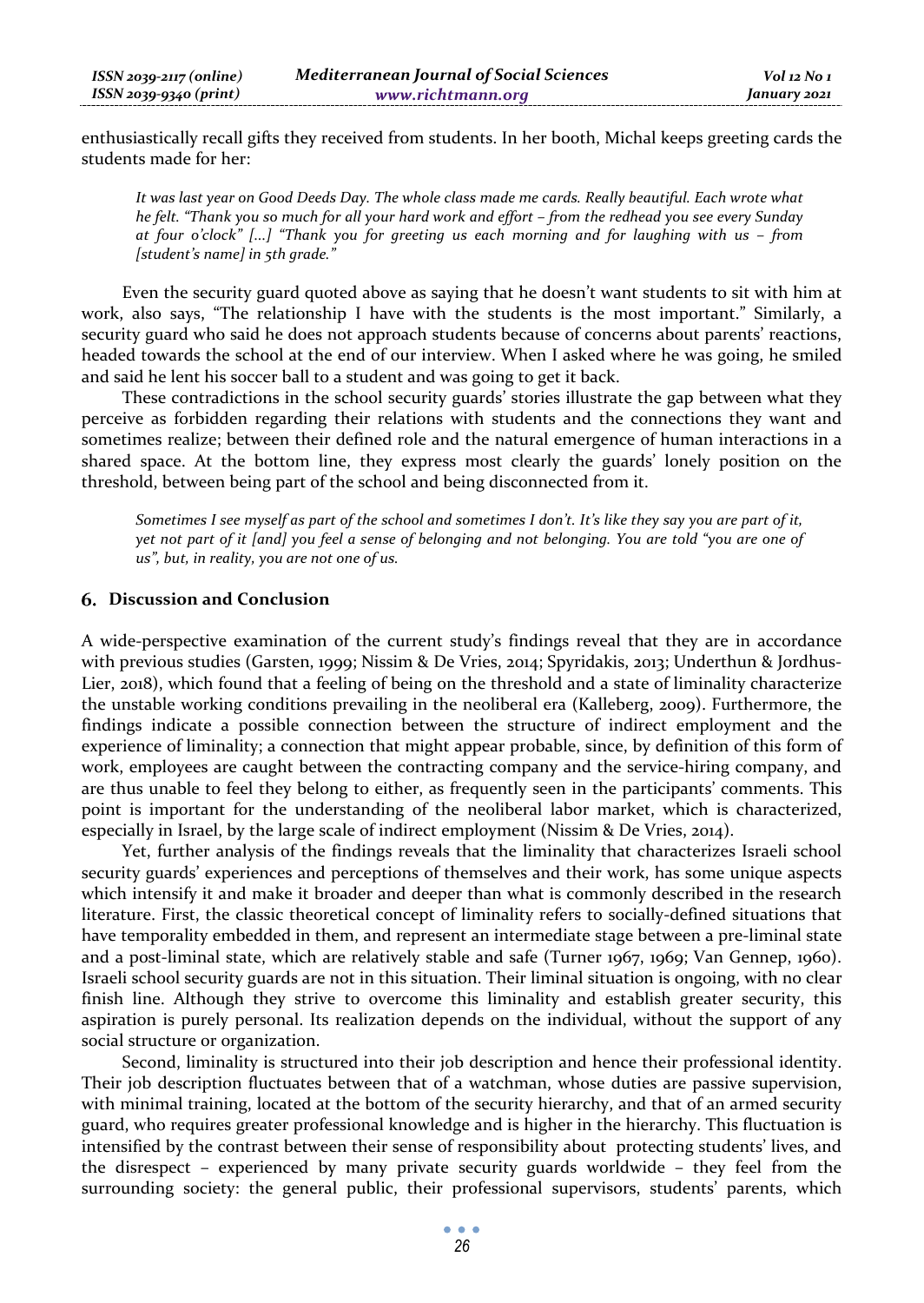| $ISSN 2039-2117 (online)$ | <b>Mediterranean Journal of Social Sciences</b> | Vol 12 No 1  |
|---------------------------|-------------------------------------------------|--------------|
| ISSN 2039-9340 (print)    | www.richtmann.org                               | January 2021 |

grants them little appreciation and often expresses doubts about their skills and abilities.

Third, the liminality of school security guards has a tangible physical aspect, since they are required to remain at the school gate, on the threshold between the school and the outside world, neither here nor there, "betwixt and between" (Turner, 1967). This position, rooted in the perceived need to protect the school from external threats, is projected onto their views of themselves as a barrier between the two worlds, further intensifying their sense of liminality.

Fourth, it could be argued that most watchmen and security guards work on the threshold between the place they are guarding and the threats to it, a claim which is easily understandable in Israel, where guards are an integral part of the landscape of daily life, commonly seen at the entrances to malls, supermarkets, and public institutions. Indeed, it is reasonable to infer that liminality is a characteristic feature of the guarding profession, which arises from the role definition of the guards as barriers between spheres and, as shown in the present study, has both physical and psychological aspects. When also considering the dimension of indirect employment, typical of the security industry in the neoliberal era (Briken, 2011; Meško et al., 2005; Noronha et al., 2020), a deep and multifaceted sense of liminality emerges. However, a school is not a mall or parking lot or train station. It is a place in which close personal relationships are formed, and where people are engaged in common activities with shared goals and with strong social and personal value. Faced with these deep and complex relationships, the lack of belonging and sense of liminality experienced by the school security guards are intensified. This explains why they repeatedly describe feelings of loneliness and isolation.

The guards, we saw, express a desire to belong, interacting with school staff and students in explicit and implicit ways, sometimes going beyond their official job description. But the law emphasizes school guards' lack of authority over the students. Social norms differentiate between the core and peripheral realms in the school (Davidov, 2010). The security companies require them to avoid contact with the students. The school administration discourages their integration into the system. All of these factors transmit the infeasibility and even inappropriateness of the guards' sense of belonging, thus deepening their sense of liminality, both practically and psychologically.

Nevertheless, school security guards inevitably have an impact on their surroundings and its tenants. Their liminality is also expressed through their role as agents who involuntarily bring the "real" world into the school and educational system in general. Through them, political, security, and economic issues infiltrate from the outside world. Many parents hope to at least partially shield their children from these issues in the seemingly-protected confines of the school. But a security guard with a gun (and the guards say the students inevitably ask about the gun) who sits or stands at the gate, who is part of the school but not really part of it, and who is occasionally replaced, suddenly and unexpectedly, is part of the reality of children educated in this social environment. For education is not limited to what educators intentionally transmit to students. It is additionally – perhaps primarily – a product of what students see and experience, things they assimilate and that become an integral part of their lives and worldview.

Therefore, if we move beyond the schoolyard to a broader perspective in terms of time and place, we see that the story of school security guards in Israel, encompasses, to some extent, changes in Israeli society over recent decades, and their liminality implies a broader sense of liminality. For, as mentioned above, In Israel, the security ethos has long been predominant (Lissak 2001; Peri 2006). It is tightly bound with mutual commitment between citizens and the state. Citizens are required and willing to sacrifice themselves to preserve the security of the nation, while the state is committed to citizens' general well-being. This reciprocal relationship was exemplified when the state's security program was based on parent-volunteers carrying out the guarding action. Today, the security ethos has been preserved in the commitment to protect all schools, but its nature has changed. Parentvolunteer guards have been replaced by private guards employed by companies who compete with each other for maximum financial gain, and their degree of commitment to their employees is low. The result is security guards who doubt are cast on their ability to properly protect the students, and whose social-economic security is undermined. In other words, there is dialectical tension between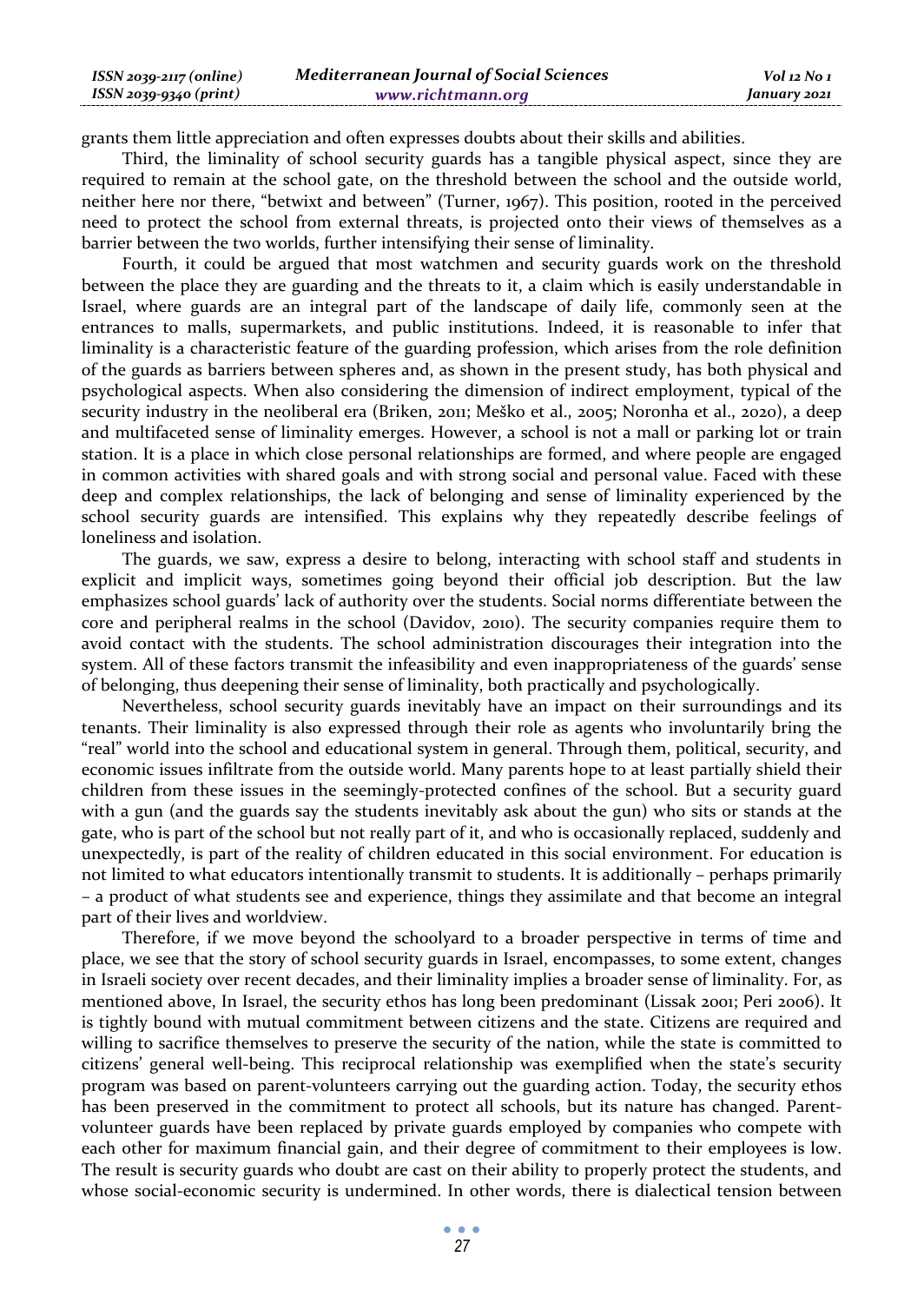| $ISSN 2039-2117 (online)$ | <b>Mediterranean Journal of Social Sciences</b> | Vol 12 No 1  |
|---------------------------|-------------------------------------------------|--------------|
| ISSN 2039-9340 (print)    | www.richtmann.org                               | January 2021 |

the collective-security ethos and the neoliberal ethos, according to which security is perceived as a commodity, and the state's commitment to the individual is reduced to a minimum. The co-existence of these two ethe creates an obscure and uncertain state of liminality arising from oscillation between two incompatible systems. Like the situation of school security guards, there is no definite time when this liminal phase will end.

### **References**

- Ali, K., Megan, B., Ayesha, D., Ifeoma, A., Adria, B., Thomas, D. R., & Troy, D. (2013). *The use of school resource officers in high schools, an analysis of practices and their applicability to Hanover, New Hampshire*. The Nelson A. Rockefeller Center at Dartmouth College. https://rockefeller.dartmouth.edu/sites/rockefeller.drupalmultiprod.dartmouth.edu/files /prs\_brief\_1213-15.pdf
- Birch, K., & Springer, S. (2019). Peak neoliberalism? Revisiting and rethinking the concept of neoliberalism. *Ephemera*, *19*(3), 467-485. http://ephemerajournal.org/sites/default/files/pdfs/contribution/19-3editorial\_0.pdf
- Beech, N. (2011). Liminality and the practices of identity reconstruction . *Human Relations*, *64*(2), 285-302. https://doi.org/10.1177/0018726710371235
- Borg, E., & Jonas, S. (2015). Liminality competence: An interpretative study of mobile project workers' conception of liminality at work. *Management Learning*, *46*(3), 260-279. https://doi.org/10.1177/1350507613516247
- Brenner, N., & Theodore, N. (2002). Cities and geographies of actually existing neoliberalism. *Antipode*, *34*(3), 349- 379. https://doi.org/10.1111/1467-8330.00246
- Blumenthal, I. (2016, August 23). Authorities warn: School security is in a difficult state. *Ynet*. https://www.ynet.co.il/articles/0,7340,L-4845276,00.html [in Hebrew]
- Briken, K. (2011). Suffering in public? Doing security in times of crisis. *Social Justice*, *38*(1-2), 128-145. https://www.jstor.org/stable/23345528?seq=1
- Brown, W. (2006). American nightmare: Neoliberalism, neoconservatism, and de-democratization. *Political Theory*, *34*(6), 690-714. https://sxpolitics.org/wp-content/uploads/2018/05/Wendy-Brown-American-Nightmare.pdf
- Caine, R. D., Burlingame, M., & Arney, L. (1998). Off-duty police officers as school security guards in an inner-city high school: An exploratory study. *The High School Journal*,  $82(1)$ , 11-23. https://www.jstor.org/stable/40364706?seq=1
- Daniel, M. E., & Ellis-Chadwick, F. (2016). Entrepreneurship and liminality: The case of self-storage based businesses. *International Journal of Entrepreneurial Behavior & Research*, *22*(3), 436–457. https://doi.org/10.1108/IJEBR-01-2015-0015
- Davidov, G. (2010). Workers through subcontractors in schools. In O. Ichilov (Ed.), *Privatization and commercialization in state education in Israel* (pp. 145-73). University of Tel Aviv. [in Hebrew]
- Dempsey, J. S. (2008). *Introduction to private security*. Belmont, CA.: Thomson Higher Education.

Devorat, Z. (2002, March 21) Security that disappoints. *Globes*. http://www.globes.co.il/news/article.aspx?did=572675 [in Hebrew]

- Ely, M. (2010). *Perceived roles and responsibilities of secondary school principals and school resource officers towards school security* (Published PhD diss.). University of Tennessee. https://trace.tennessee.edu/utk\_graddiss/878
- Garsten, C. (1999). Betwixt and between: Temporary employees as liminal subjects in flexible organizations. *Organization Studies*, *20*(4), 601-617. https://doi.org/10.1177/0170840699204004
- Handels, S. (2004). *Security guards and watchmen in Israel 1995-2003.* State of Israel, Ministry of Industry, Trade, and Labor. https://employment.molsa.gov.il/Research/Documents/shomrim.pdf
- Harvey, D. (2005). *A brief history of neoliberalism*. Oxford: Oxford University Press.
- Israel Authority for Maintaining Public Safety Law. (2005). *Book of laws, Booklet 2022*: 758-764. [in Hebrew]
- Israel Ministry of Education. (2012a). *School security practices: Principles of security, CEO circular,* sec. 5.3-56*.* https://cms.education.gov.il/EducationCMS/Applications/Mankal/EtsMedorim/5/5-3/HoraotKeva/K-2013- 2a-5-3-56.htm [in Hebrew]
- Israel Ministry of Education. (2012b). *School security practices: Principles of security, CEO circular*, sec. *5.3-58*. https://cms.education.gov.il/EducationCMS/Applications/Mankal/EtsMedorim/5/5-3/HoraotKeva/K-2013- 2-1-5-3-58.htm[in Hebrew]
- Israel Police. (1998). *Specification 151, criteria for employees in security roles (security officers, security checker, watchman, security guard / patrol).* http://www.fstyle.co.il/imgs/site/ntext2/151.pdf [in Hebrew]
- James, N., & McCallion, G. (2013). *School resource officers: Law enforcement officers in schools*. CRS report for Congress. https://fas.org/sgp/crs/misc/R43126.pdf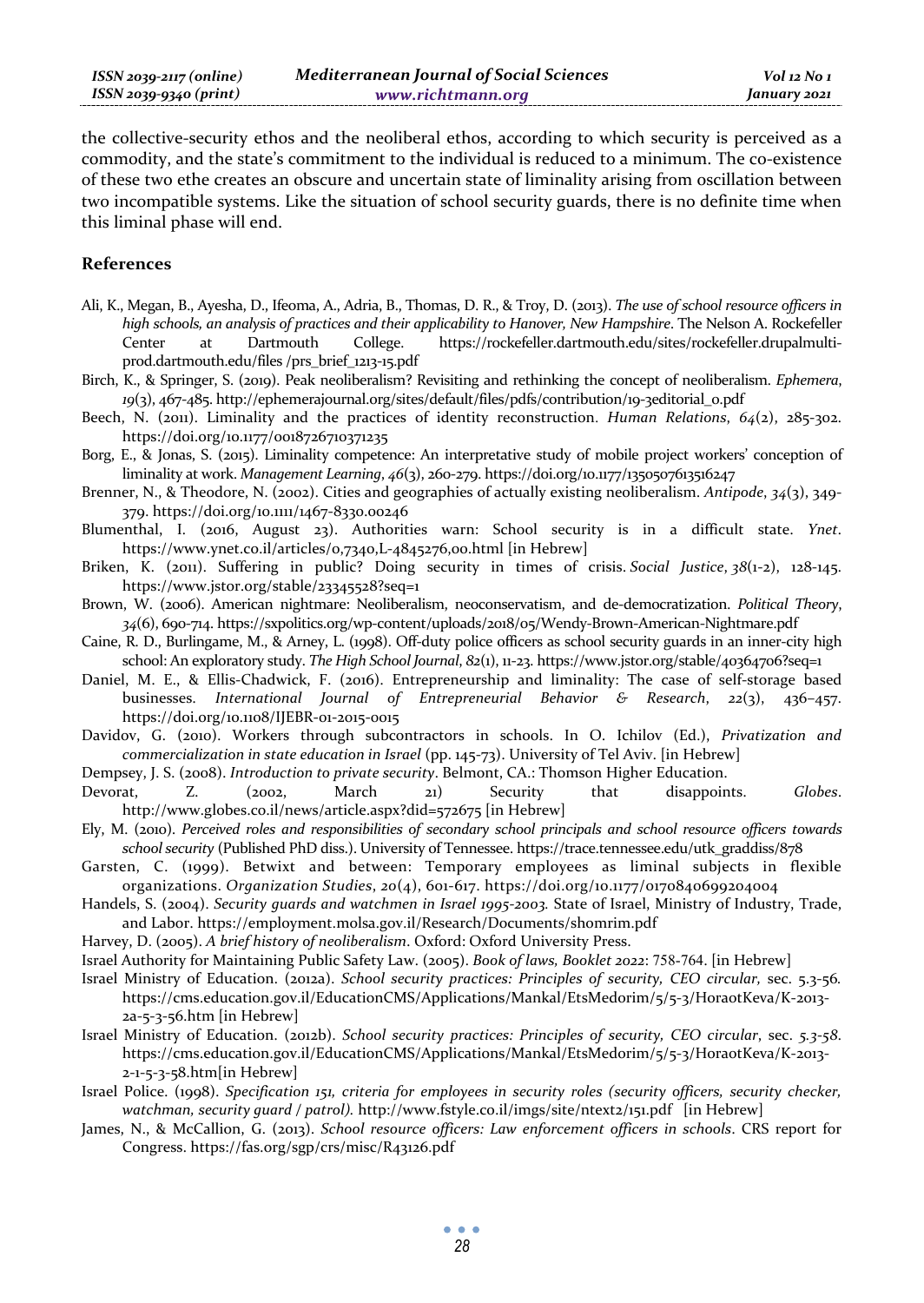Kahlke, R. M. (2014). Generic qualitative approaches: Pitfalls and benefits of methodological mixology. *International Journal of Qualitative Methods*, *13*(1), 37-52. https://journals .sagepub.com/doi/pdf/10.1177/160940691401300119

Kalleberg, A. L. (2009). Precarious work, insecure workers: Employment relations in transition. *American Sociological Review*, *74*(1), 1-22. https://onlabor.org/wp-content/uploads/2017/01/kalleberg\_Precarious\_Work.pdf

Kaplan, R. (2010). Regulation. *Mafteach*, *1*, 212-179. http://mafteakh.tau.ac.il/pdf/1-2010-09.pdf. [in Hebrew]

Knesset. (1974). *Emergency regulations (securing educational institutions)*. https://www.nevo .co.il/law\_html/Law19/319\_088.htm [in Hebrew]

- Knesset Education, Culture, and Sports Committee. (2002). *Protocol no. 406*. http://knesset.gov.il/protocols/data/rtf/chinuch/2002-01-30.rtf [in Hebrew]
- Lansky, N. (2012, January 5). Who will Protect the Security Guards? *Israel Today*. https://www.israelhayom.co.il/article/36434 [in Hebrew]
- Layton, D., & Shaler, G. (2019). *School-based policing in Maine: A study on school resource officers in Maine's public schools*. Maine Statistical Analysis Center, 3. https://digitalcommons.usm.maine.edu/maine\_statistical \_analysis\_center/3/

Levy, S. (2005). Characteristics of employment of security and security workers in Israel: Background document. Knesset Research and Information Center. https://fs.knesset.gov.il/globaldocs/MMM/106cced5-8e32-e811-8ode-00155d0a0235/2\_106cced5-8e32-e811-80de-00155d0a0235\_11\_6883.pdf [in Hebrew]

Lincoln, Y. S., & Guba, E. (1985). *Naturalistic inquiry*. Newbury Park, CA.: Sage.

- Lissak, M. (2001). The ethos of security and the myth of the militarized society. In S. A. Cohen (Ed.), *Democratic culture* 4-5 (pp. 187-211). Ramat Gan: Bar-Ilan University. [in Hebrew]
- Maskaly, J., Donner, M. C., Lanterman, J., & Jennings, G. W. (2011). On the association between SROs, private security guards, use-of-force capabilities, and violent crime in schools*. Journal of Police Crisis Negotiations*, *11*, 159–176. https://www.tandfonline.com/doi/abs/10.1080/15332586.2011.587381
- Mandelkern, R. (2015). Postscript to the Hebrew edition: A brief history of neoliberalism in Israel. In D. Harvey (author), *A brief history of neoliberalism* (G. Harlling, Trans.) (pp. 271–312). Jerusalem: Molad. [in Hebrew]
- Manzo, J. (2006). "You can't rent a cop": Mall security officers' management of a "stigmatized" occupation. *Security Journal, 19*(3), 196-210. https://doi.org/10.1057/palgrave.sj.8350018
- Manzo, J. (2011). On the practices of private security officers: Canadian security officers' reflections on training and legitimacy. *Social Justice*, *38*(1-2), 107-126. http://www.socialjusticejournal.org/product/john-manzo/
- Merriam, S. B. (2002). Introduction to qualitative research. In S. B. Merriam (Ed.), *Qualitative research in practice: Examples for discussion and analysis* (pp. 1-17). San Francisco, CA.: Jossey-Bass.
- Merriam, S. B., & Tisdell, E. J. (2016). *Qualitative research: A guide to design and implementation* (4th ed.). San Francisco, CA.: Jossey-Bass.
- Meško, G., Nalla, M., & Sotlar. A. (2005). Cooperation of police and private security officers in crime prevention in Slovenia. In E. Marks, A. Meyer & R. Linssen (Eds.), *Quality in crime prevention* (pp. 133-143). Norderstedt: Books on Demand GmbH.
- Municipality of Haifa. (2018). *Security in educational institutions*, inspection report. http://tiny.cc/tkqaoz [in Hebrew]
- Nalla, M., & Cobbina, J. (2017). Environmental factors and job satisfaction: The case of private security guards. *Security Journal*, *30*, 215–226. https://doi.org/10.1057/sj.2016.12
- Noronha, E., Chakraborty, S., & D'Cruz. P. (2020). "Doing dignity work": Indian security guards' interface with precariousness. *Journal of Business Ethics*, *162*, 553–575. https://doi.org/10.1007/s10551-018-3996-x
- Nissim, G., & De Vries, D. (2014). Permanent liminality: The impact of non-standard forms of employment on workers' committees in Israel. *International Labour Review*, *153*(3), 435-454. https://doi.org/10.1111/j.1564- 913X.2014.00010.x
- Palys, T. (2008). Purposive sampling. In: L M. Given (Ed.), *The Sage encyclopedia of qualitative research methods* (vol.2.) (pp. 697-698). Los Angeles: Sage.
- Patton, M. Q. (1999). Enhancing the quality and credibility of qualitative analysis. *HSR: Health Services Research*, *34*(5 pt. 2) 1189-1208. https://www.ncbi.nlm.nih.gov/pmc/articles/PMC1089059/pdf/hsresearch00022-0112.pdf

Patton, M. Q. (2002). *Qualitative research and evaluation methods* (3rd ed.). London: Sage.

- Peri, Y. (2006). *Generals in the cabinet room: How the military shapes Israeli policy*. Washington, DC.: Institute of Peace Press.
- Prenzler, T. (2004). The privatization of policing. In R. Sarre & J. Tomaino (Eds.), *Key issues in criminal justice* (pp. 267–296). Unley: Australian Humanities Press.
- Schlesinger, L. (2013, March 2). Investigation: Why do security guards leave work with weapons? *NRG*. http://www.nrg.co.il/online/1/ART2/446/853.html. [In Hebrew]